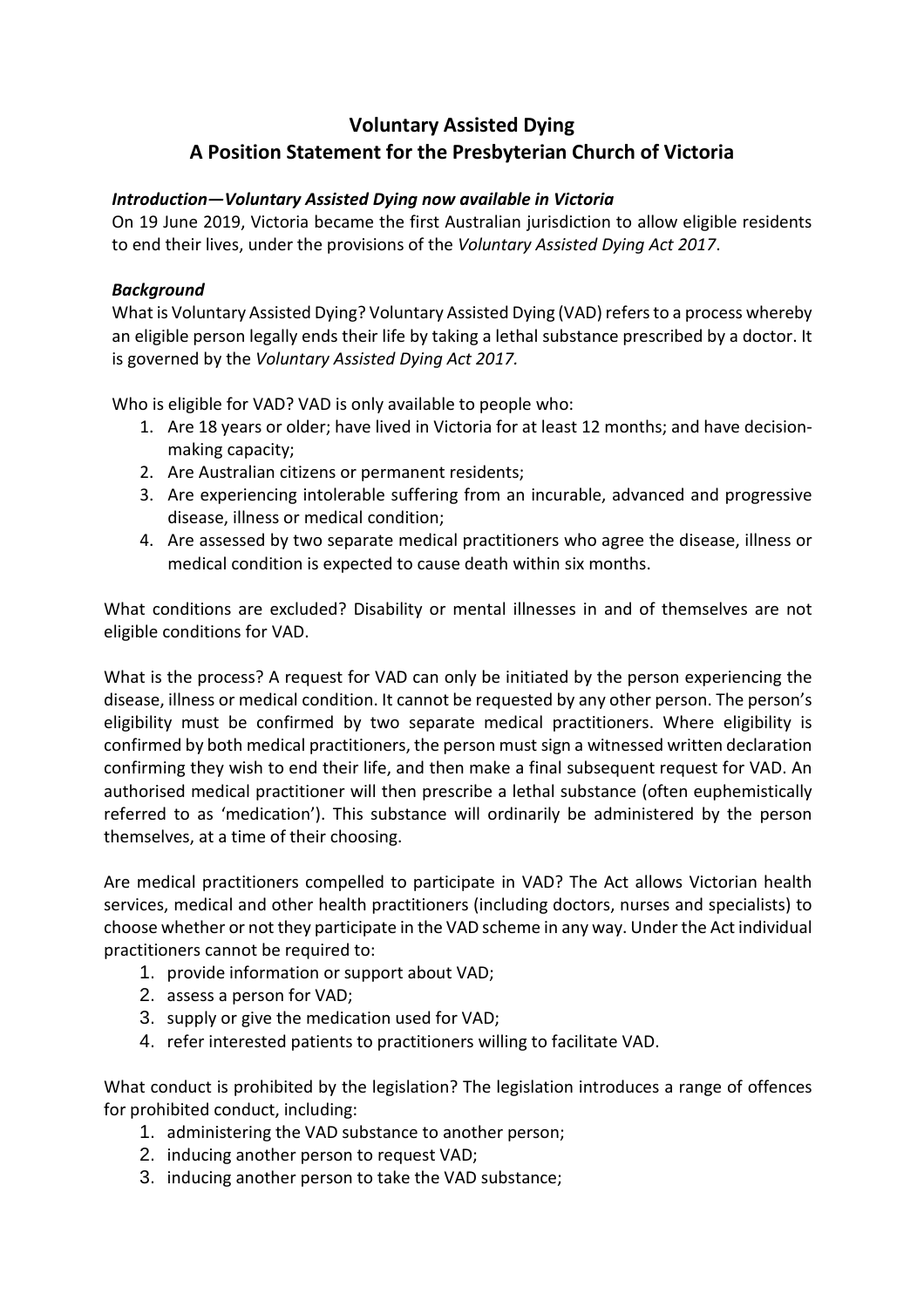4. failing to return any unused quantity of the VAD substance.

Why introduce VAD and what are its underlying principles? Proponents of VAD argue that state sanctioned assisted suicide of this kind is necessary to grant terminally ill individuals experiencing intolerable suffering the opportunity to die with dignity at a time of their choosing. Compassion, they say, demands legislation like the *Voluntary Assisted Dying Act 2017*.

The Act includes reference to a number of guiding principles, including 'every human life has equal value' and 'a person's autonomy should be respected.<sup>'[1](#page-1-0)</sup> The conscientious application of these principles is intended to protect vulnerable persons from unintended violation and harm through the scheme.

# *Summary response*

It is the contention of the Church and Nation Committee that the *Voluntary Assisted Dying Act 2017* is based upon an inadequate understanding and application of the two principles cited above, and that tragically all who access VAD will in fact be violated and harmed in the name of the State.

# *The value of human life and the limits of human autonomy*

It is true that every human life has equal value, the question is, how much value? Since the *Voluntary Assisted Dying Act 2017* contains stringent limitations on access to state assisted suicide, the legislation implicitly acknowledges that human life is indeed very valuable. Yet this is still inadequate.

According to the Bible, the value of a human life is beyond estimation. The inestimable value of every human life is grounded in each person's status as a being who bears the image of the Creator (Gen 1:26–28). Prohibitions of and punishments for murder are based upon this awesome reality (Gen 9:5–6). Even 'mercy-killing' is to be shunned and assumed to be a capital offense (1 Sam 31:3–5; 2 Sam 1:1–16).

In the Bible, the value of human life is so great that each person's life is inviolable. Any action intended to kill (apart from the State's use of the sword, sanctioned by Scripture) is an unconscionable evil, even in the context of extreme suffering and imminent death. God alone has the right to determine if a person lives or dies. God alone may end a life or command others to do so.

Though suicide itself is not directly addressed in the Bible, the same principle applies. Personal autonomy—a justifiable consideration in relation to curative, life-sustaining or palliative medical intervention—meets its proper limit in relation to suicide. A person's autonomy should be respected, but the individual has no right to initiate measures to actively kill the self.

# *VAD, self-determination and sin*

We acknowledge that terminal illness sometimes involves experiencing severe pain and other horrendous indignities. The best of palliative care may be able to relieve a large part of this

<span id="page-1-0"></span> $\overline{a}$ <sup>6</sup> *Voluntary Assisted Dying Act 2017*, 11.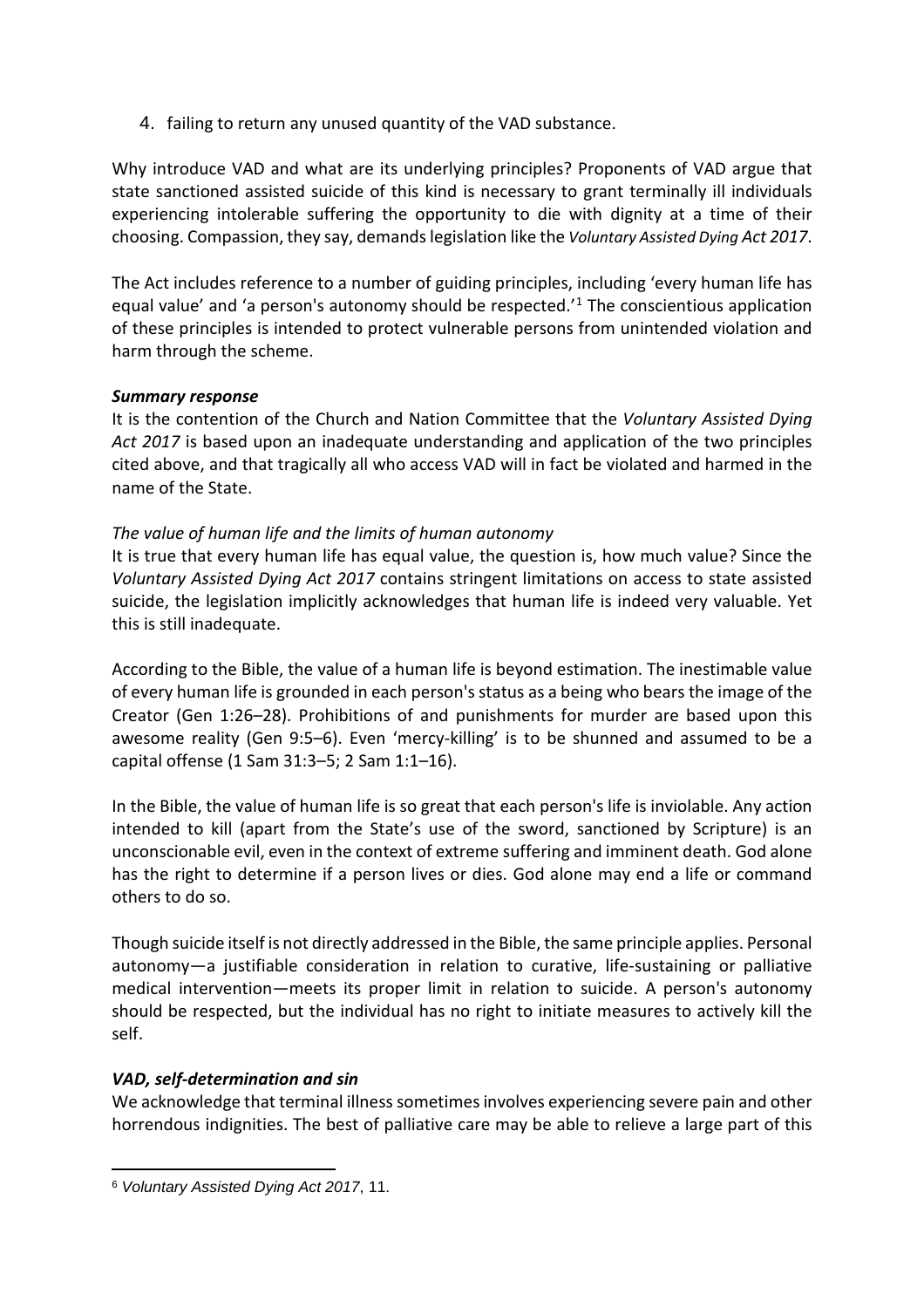suffering for the vast majority of dying patients, but many people would still rather not endure this experience. Indeed, many would rather die than experience palliation until their illness results in death.

We also acknowledge that modern palliative medicine has limits and that there are a relatively small percentage of patients for whom symptom control cannot be readily achieved. The awful reality is that some people die experiencing great pain. It is understandable that those who have witnessed such a distressing death might determine that they would rather die than undergo such an experience themselves. We understand the reason a significant percentage of the population are in favour of VAD of some kind.

Yet according to the Bible, to destroy human life is evil. Victoria's VAD scheme entails state support for ultimate self-harm (the self-destruction of the divine image bearing self) and ultimate self-violation (the self-termination of the life God declares inviolable). VAD is therefore a great evil, even if compassion was a motive for those who campaigned and voted for and drafted the legislation. Even if those who access VAD are terminally ill adults with decision making capacity experiencing great suffering, it remains a great evil.

Those who would rather die than experience the suffering and indignity associated palliation unto death may be unmoved by arguments based upon the inviolability of humanity made in God's image, appeals to the will and laws of God or the sanctity of life. It should not surprise us if people say, 'I don't care what the Bible says; I choose to die with dignity.' It should not surprise us when those who lack the Spirit opt for VAD and thereby manifest personal autonomy and self-determination as their highest principle, because the single-minded pursuit of self-determination and refusal to submit to divine authority are the essence and starting point of sin.

The Church and Nation Committee recognises that every VAD death represents a recapitulation of the primordial sin of Genesis 3 when universal disobedience arose from a desire to gain and assert independence from God.

#### *Practitioner-administered VAD moves beyond assisted suicide*

It is the intention of the *Voluntary Assisted Dying Act 2017* that most who access the scheme will do so on the understanding that the lethal substance will be self-administered, meaning the individual experiencing advanced terminal illness themselves will access, prepare and swallow the poison prescribed to them without the assistance of another person. As such, Victoria's VAD scheme in its most common application represents state-supported suicide.

However, the Act does contain provisions for terminally ill individuals who are physically incapable of digesting or self-administering the lethal substance, for example those suffering advanced neuro-degenerative diseases who are unable to lift the poison to their mouth. If this is the case, the Act sanctions medical practitioner administration of the lethal substance. In any scenario like this Victoria's VAD scheme clearly becomes something other than state assisted suicide. Proponents would concede that in these circumstances Victoria's VAD scheme represents active euthanasia or mercy-killing. Prior to the introduction of this legislation such action would be grounds for a medical practitioner to be charged with murder.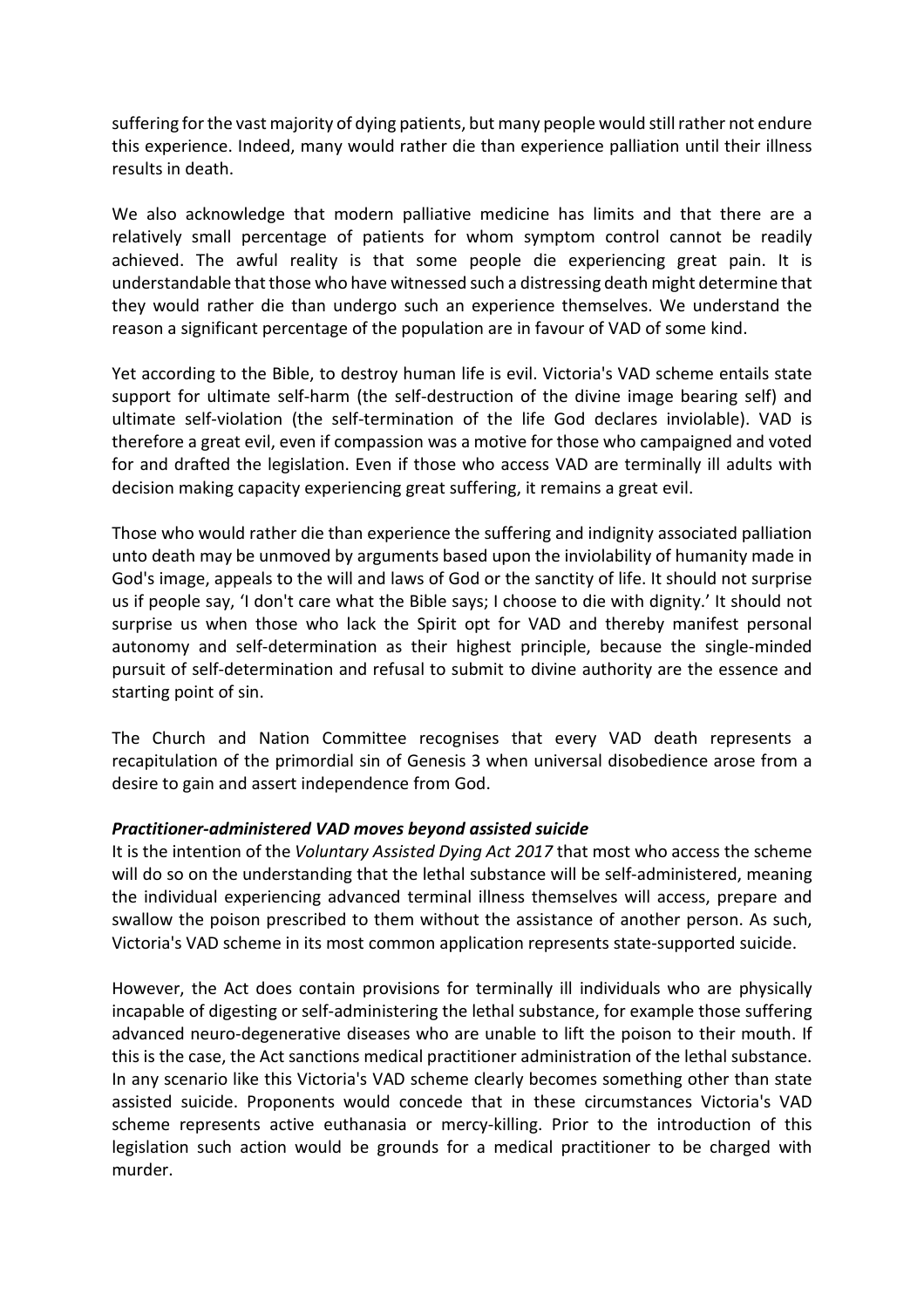The position of the Church and Nation Committee is that murder remains a fitting label for medical practitioner administered VAD, and that state sanctioned murder is even more sinister than the great evil of state sanctioned suicide.

## *A root of many evils*

The Church and Nation Committee is also concerned that the introduction of VAD in Victoria may have tragic consequences unintended by its legislators. Victoria's *Voluntary Assisted Dying Act 2017* places emphasis on the notion of free voluntary participation and contains measures intended to protect the vulnerable from suggestion and coercion from unscrupulous individuals. We contend that the very existence of the State's VAD legislation and its inevitable practice will suggest to many terminally ill individuals that their value as human beings has been altered by their illness and that their lives are no longer sacrosanct.

Of particular concern is the pressure that may be felt by the most vulnerable terminally ill individuals, especially those who are elderly, disabled or suffering poor mental health, that they should end their lives because they are a burden on their families, carers or the state. The right to die could thus so easily become the duty to die.

Such concerns are in fact borne out in experience in Oregon, USA, where a comparable VAD scheme has been in place for more than two decades. The vast majority of those choosing to kill themselves in Oregon are doing so for existential reasons rather than on the basis of medical symptoms.[2](#page-3-0) Many give concerns about being a burden on others as the reason for accessing assisted dying schemes.[3](#page-3-1)

Prior to the introduction of VAD, aged care facilities, hospitals, hospices and palliative care units have hitherto been places where individuals with terminal illnesses (an extremely vulnerable subsection of society) only receive medical interventions intended to preserve life or relieve suffering. Even so, many individuals find these places frightening.

Now, however, some of these institutions have also become centres that facilitate or actively participate in the VAD deaths of terminally ill individuals, regrettably giving patients another reason to fear these places. Some may even be afraid that they too may be euthanised against their will. Though the VAD Act prohibits involuntary euthanasia, the reality is that many terminally ill patients will not be familiar with the details of the Act, and that some of them already have low levels of trust in healthcare and aged care systems.

It is also important to note that this legislation has reversed and confused the role of the family doctor or specialist, whose sacred task has hitherto been to protect and preserve life

<span id="page-3-0"></span> <sup>2</sup> The official summary of the 2018 *Oregon Death with Dignity Act Report* states that for who died through Oregon's VAD scheme, 'the most frequently reported end-of-life concerns were loss of autonomy (91.7%), decreasing ability to participate in activities that made life enjoyable (90.5%), and loss of dignity (66.7%).' [https://www.deathwithdignity.org/oregon-death-with-dignity-act-annual-reports.](https://www.deathwithdignity.org/oregon-death-with-dignity-act-annual-reports/)

<span id="page-3-1"></span><sup>3</sup> According to the Oregon *Death with Dignity Act 2018* Report, 54.2% of those who died through Oregon's VAD scheme reported 'burden on family, friends/caregivers' as an end-of-life concern. Source[:https://www.oregon.gov/oha/ph/providerpartnerresources/evaluationresearch/deathwithdignityact/d](https://www.oregon.gov/oha/PH/PROVIDERPARTNERRESOURCES/EVALUATIONRESEARCH/DEATHWITHDIGNITYACT/Documents/year21.pdf) [ocuments/year21.pdf.](https://www.oregon.gov/oha/PH/PROVIDERPARTNERRESOURCES/EVALUATIONRESEARCH/DEATHWITHDIGNITYACT/Documents/year21.pdf)